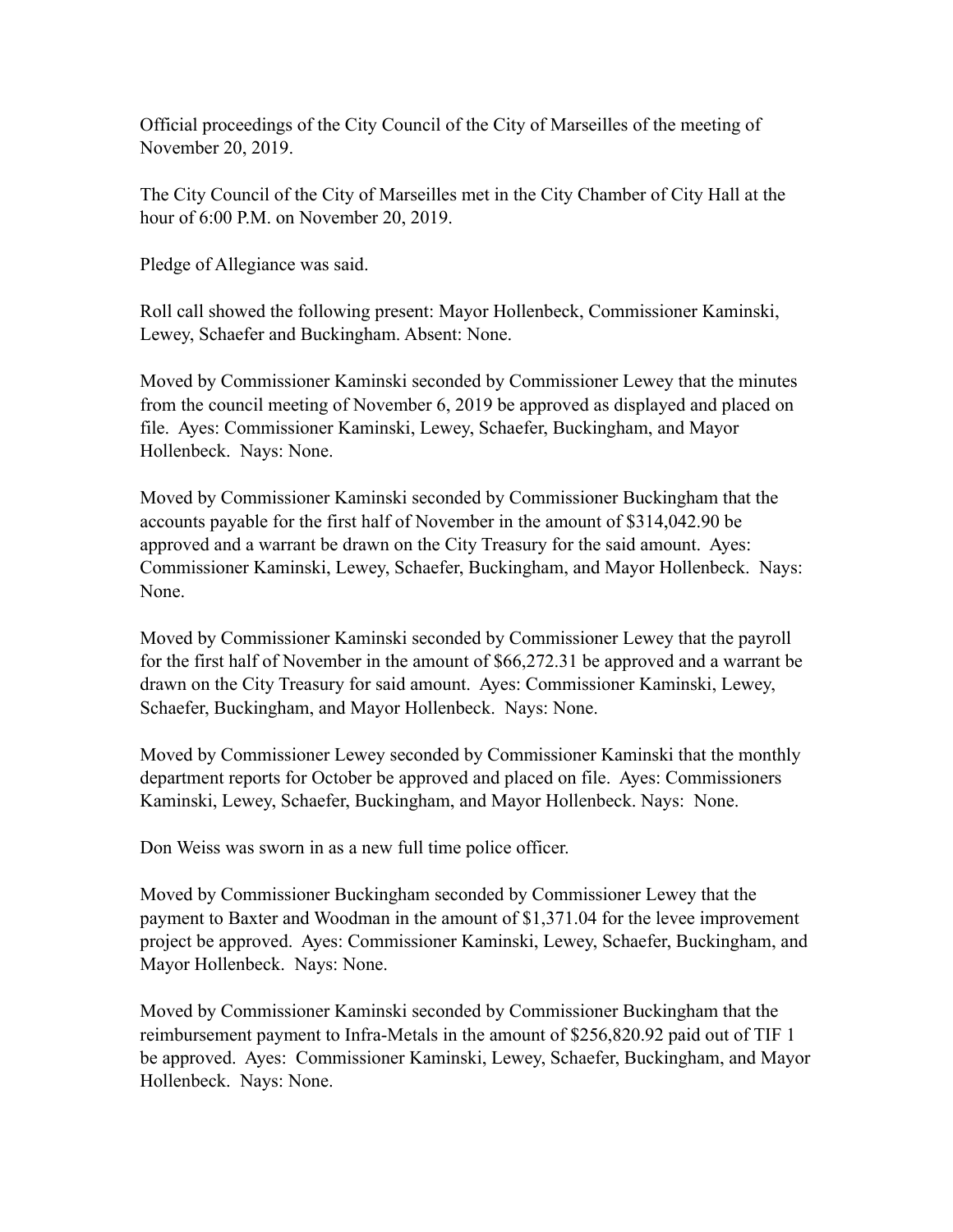Moved by Commissioner Kaminski seconded by Commissioner Schaefer that the reimbursement payment to Nucor in the amount of \$159,091.60 paid out of TIF 1 be approved. Ayes: Commissioner Kaminski, Lewey, Schaefer, Buckingham, and Mayor Hollenbeck. Nays: None.

Moved by Commissioner Schaefer seconded by Commissioner Kaminski that pay estimate #4 to Advanced Asphalt for the Fillebrowne Street project in the amount of \$235,389.60 be approved. Ayes: Commissioner Kaminski, Lewey, Schaefer, Buckingham, and Mayor Hollenbeck. Nays: None.

Moved by Commissioner Schaefer seconded by Commissioner Kaminski that pay estimate #2 to Illinois Valley Excavating for the Young Street at Long Creek Culvert in the amount of \$12,728.00 be approved. Ayes: Commissioner Kaminski, Lewey, Schaefer, Buckingham, and Mayor Hollenbeck. Nays: None.

Took bids 11/20/2019 for 682 E. Bluff Street and Pearl Street and Bluff Street drainage and will accept at the next council meeting 12/4/2019.

Moved by Commissioner Kaminski seconded by Commissioner Lewey that Ordinance 1726, an ordinance dissolving the special tax allocation fund and terminating the City of Marseilles TIF 1 redevelopment project area be adopted. Ayes: Commissioner Kaminski, Lewey, Schaefer, Buckingham, and Mayor Hollenbeck. Nays: None.

Moved by Commissioner Kaminski seconded by Commissioner Buckingham that ordinance 1727, an ordinance dissolving the special tax allocation fund and terminating the City of Marseilles TIF 2 redevelopment project area be adopted. Ayes: Commissioner Kaminski, Lewey, Schaefer, Buckingham, and Mayor Hollenbeck. Nays: None.

Moved by Mayor Hollenbeck seconded by Commissioner Kaminski that Ordinance 1728 and ordinance accepting bid and approving sale of property be tabled. Commissioner Kaminski, Lewey, Schaefer, Buckingham, and Mayor Hollenbeck. Nays: None.

Moved by Mayor Hollenbeck seconded by Commissioner Buckingham that resolution 2019-28, a resolution supporting the upcoming census and forming a complete count committee be adopted. Ayes: Commissioner Kaminski, Lewey, Schaefer, Buckingham, and Mayor Hollenbeck. Nays: None.

Mayor Hollenbeck said the Lutheran Church is doing a cookie fundraiser and the Marseilles School TNT group is doing a 5K fundraiser. Commissioner Schaefer thanked everyone who helped with the athletic group they had around 120 kids. Commissioner Buckingham said the city purchased 20 wreaths for wreaths across America to place at the Middle East Conflicts Memorial Wall.